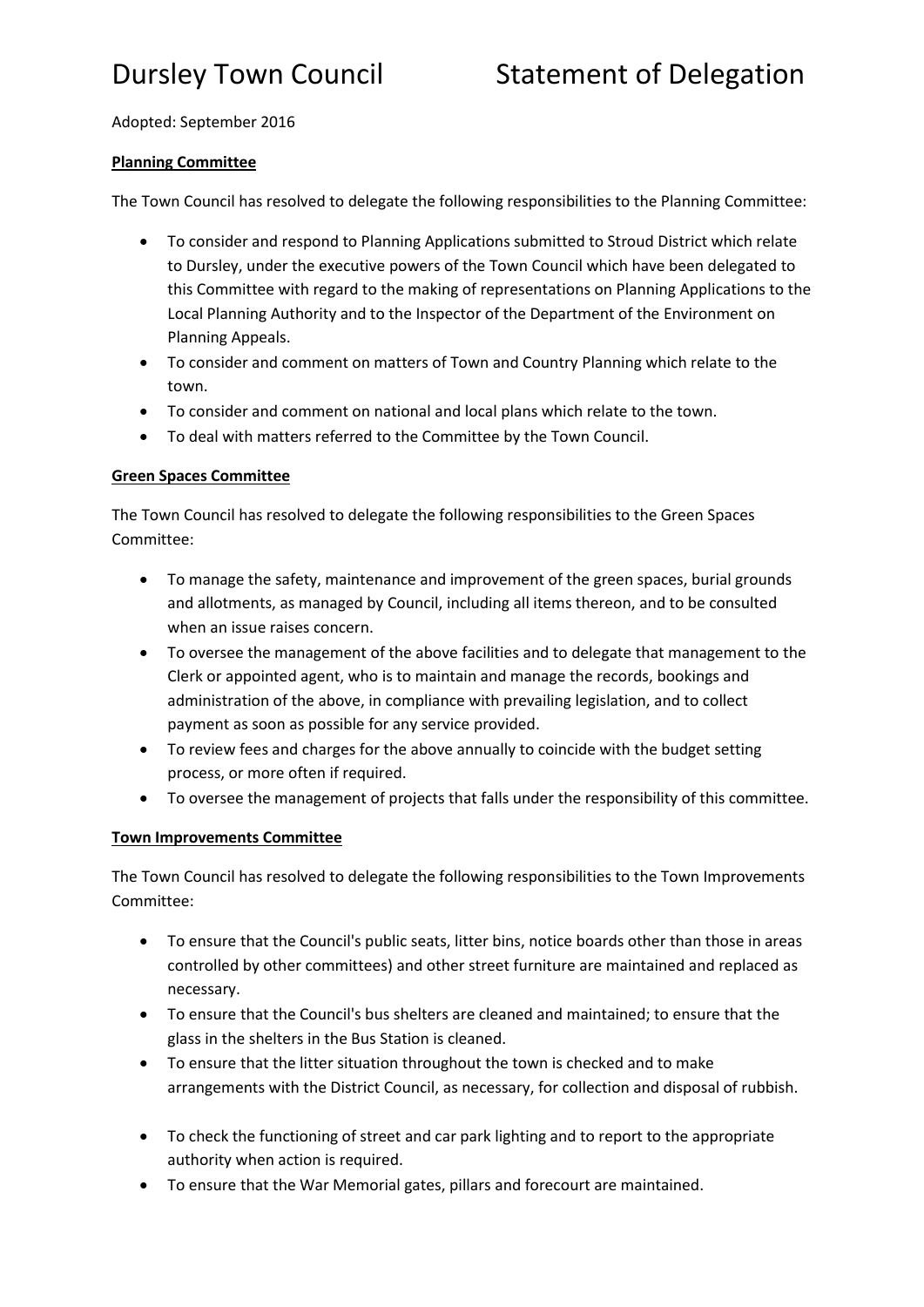# Dursley Town Council Statement of Delegation

### **Town Improvements Committee (Continued)**

- To ensure that the amenity areas at The Broadwell, and near the Town Hall are maintained and improved.
- To ensure that the trees along Kingshill Road, and other small areas of shrubs/trees including the bank at Bull Pitch; bed near the Bus Station; trees near the bottom of White way Hill; trees near the Youth Centre; tree near the rear of the Pet Shop; brick borders at drive and edge of Castle Street car park are maintained.
- To deal with all public transport matters.
- To maintain and improve amenities within the town.
- To prepare and submit to the Council an annual estimate of revenue expenditure in respect of town amenities.

# **Policy & Finance Committee**

The Town Council has resolved to delegate the following responsibilities to the Policy & Finance Committee:

- To regularly monitor achievement against the corporate plan of objectives and priorities for the Town
- To investigate, in depth, any policy or financial items referred to the Committee by the Council; and that the Chairman and the Vice-Chairman of the appropriate committee be authorised to attend the relevant proceedings of the meeting or meetings of the Committee during which the investigation is in progress. .
- To annually consider the Council's statutory requirements in collaboration with the Chairman and the Vice-Chairman of the Standing Committees which are affected by those documents / legislation.
- To annually consider all applications for grants, memberships, subscriptions and donations.
- To review the Financial Regulations of the Council, on a regular basis, and to make such recommendations to the Council as the Committee considers are required.
- To review the composition and function of the individual standing committees on a regular basis, and to make such recommendations to the Council as the Committee considers are required.
- To plan, monitor and review Council's communication and engagement policy.
- To deal with all general matters not specifically identifiable with a Standing Committee.

### **Staff Committee**

The Town Council has resolved to delegate the following responsibilities to the Staff Committee:

- To annually review staff conditions, salaries and staff appraisals
- To supervise and/or manage all processes and procedures relating to staffing
- To supervise and monitor Council's Employment Contracts, documents and policies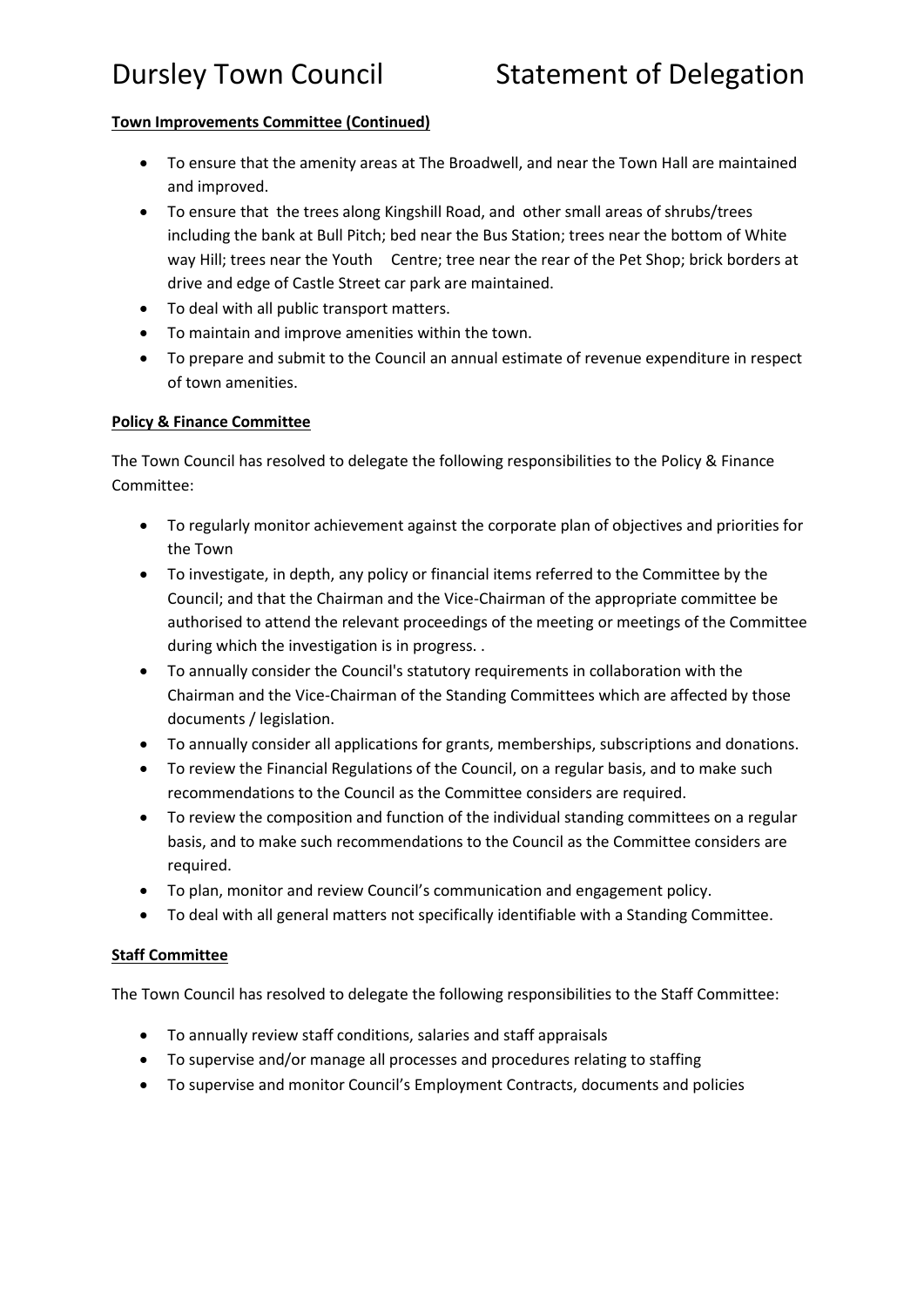# Dursley Town Council Statement of Delegation

# **Budgetary Control**

Each committee has delegated powers to spend the amounts under the budget headings in their annually approved budget without further reference of the council:

### **Town Clerk**

The Town Council has resolved to delegate the following responsibilities to the Town Clerk:

- The Town Clerk will be the Proper Officer of the Council and as such is under a statutory duty to carry out all the functions, and in particular to serve or issue all the notifications required by law of a local authority's Proper Officer.
- The Clerk will be totally responsible for ensuring that the instructions of the Council in connection with its function as a Local Authority are carried out.
- The Clerk is expected to advise the Council on, and assist in the formation of, overall policies to be followed in respect of the Authority's activities and in particular to produce all the information required for making effective decisions and to implement constructively all decisions.
- To directly manage the work of the staff reporting to the Town Clerk to ensure the provision of efficient and effective support to the Council.
- In cases of extreme risk to the delivery of council services, the clerk may authorise revenue expenditure on behalf of the council which in the clerk's judgement it is necessary to carry out. Such expenditure includes repair, replacement or other work, whether or not there is any budgetary provision for the expenditure, subject to a limit of £1,500.

# **Responsible Finance Officer**

The Town Council has resolved to delegate the following responsibilities to the Responsible Finance Officer:

- administers the council's financial affairs in accordance with all Acts, Regulations and proper practices;
- determines on behalf of the council its accounting records and accounting control systems;
- ensures the accounting control systems are observed;
- maintains the accounting records of the council up to date in accordance with proper practices;
- assists the council to secure economy, efficiency and effectiveness in the use of its resources;
- produces financial management information as required by the council.

The RFO shall have delegated authority to authorise the payment of items in the following circumstances:

 If a payment is necessary to avoid a charge to interest under the Late Payment of Commercial Debts (Interest) Act 1998, and the due date for payment is before the next scheduled Meeting of council, where the Clerk and RFO certify that there is no dispute or other reason to delay payment, provided that a list of such payments shall be submitted to the next appropriate meeting of council or the Policy and Finance committee;